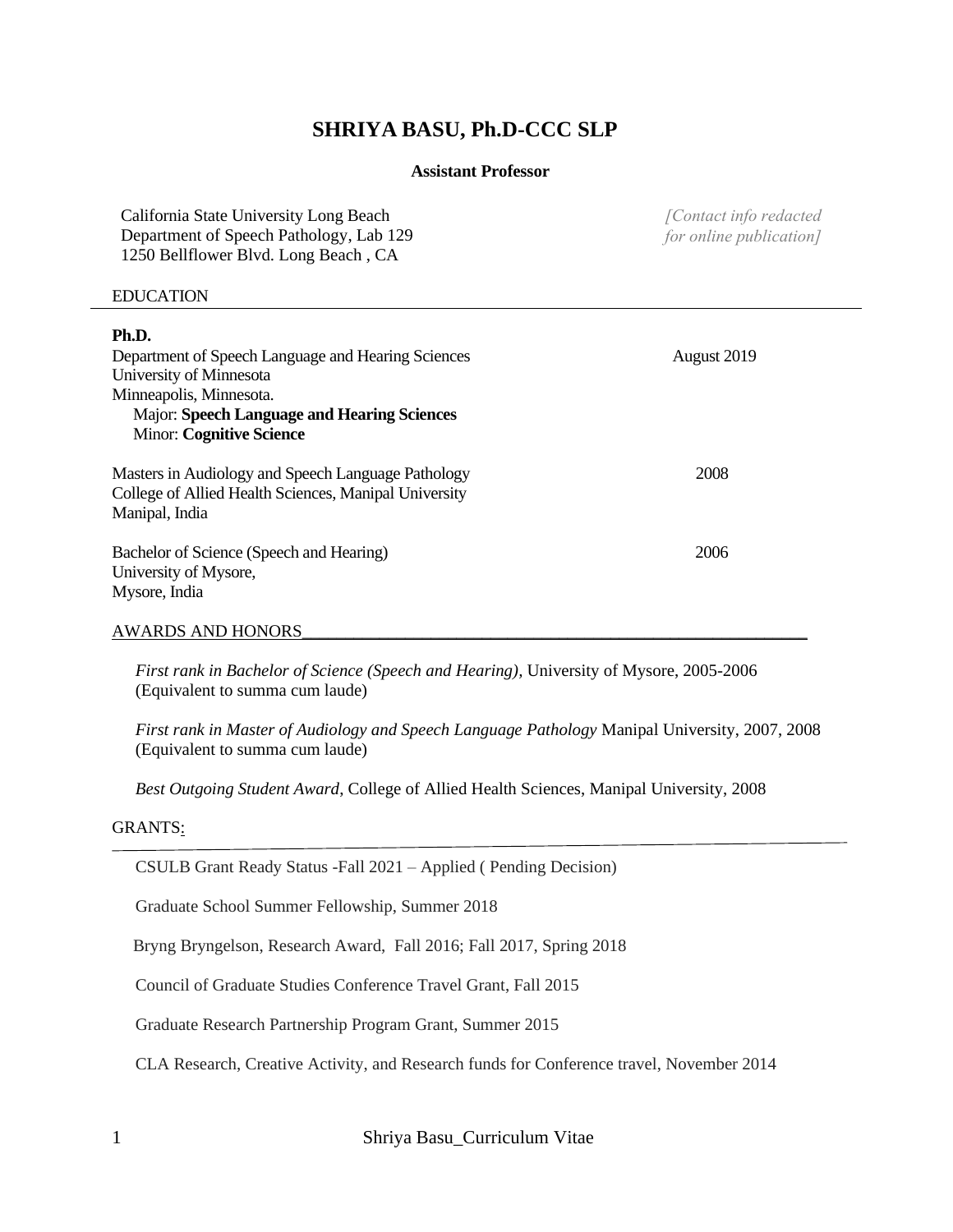**California State University-Long Beach, CA Fall 2020-Present** Department of Speech Language Pathology

#### **Graduate Courses Taught: Seminars in Motor Speech Disorders, Seminars in Dysphagia, Seminar in Fluency, Voice and Resonance Disorders**

**\***Each graduate seminar is a part of mandatory course curriculum for MASLP program; was involved in developing syllabus and course materials to promote didactic pedagogical practices, problem solving, critical thinking and incorporating cultural diversity issues. Development and modification of activities to cater to online mode of learning and maximizing student engagement in a synchronous online classroom. Eliciting student feedback and incorporating data based changes to teaching. Providing support for developing assessment and treatment skills in clinic, simulation activities. Practicing and promoting mental health strategies in remote learning to promote student wellness

## **Undergraduate Courses Taught: Voice and Resonance Disorders, Motor speech and Fluency Disorders**

\*Undergraduate courses taught were a part of higher level undergrad courses for SLP majors; was involved in developing syllabus and course materials to promote awareness, fundamental concept building , problem solving, critical thinking and incorporating cultural diversity issues. Development and modification of activities to cater to online mode of learning and maximizing student engagement in a synchronous online classroom. Eliciting student feedback and incorporating data based changes to practice equitable teaching and assessment practices . Practicing and promoting mental health strategies in remote learning to promote student wellness.

**\*\***

#### **University of Minnesota, Twin Cities**

Department of Speech Language and Hearing Sciences

#### *Teaching Assistant*

| <b>SLHS 1301: Physics and Biology of Spoken Language</b> | Spring 2018,  |
|----------------------------------------------------------|---------------|
|                                                          | 2017,<br>Fall |
|                                                          | 2016<br>Fall  |

This was an intensive 4 credit course that is offered at the U of M as a mandated pre requisite for students interested in Speech Science. As a part of my assignment, I conducted a lecture session on neuroscience of hearing and language; Instructed Bi-weekly Lab sections (honors and regular enrollment) on key concepts such as physics of sound and measurement of acoustic signals, source filter theory of speech production, acoustics of vowels and consonants, speech intelligibility. graded weekly lab assignments and exams; held office hours, met with students individually and in group to address questions and concerns. Management of online student forum and grading via Canvas Software

## **SLHS 3402: Capstone Project in Speech-Language and Hearing Sciences Spring 2018 Spring 2019**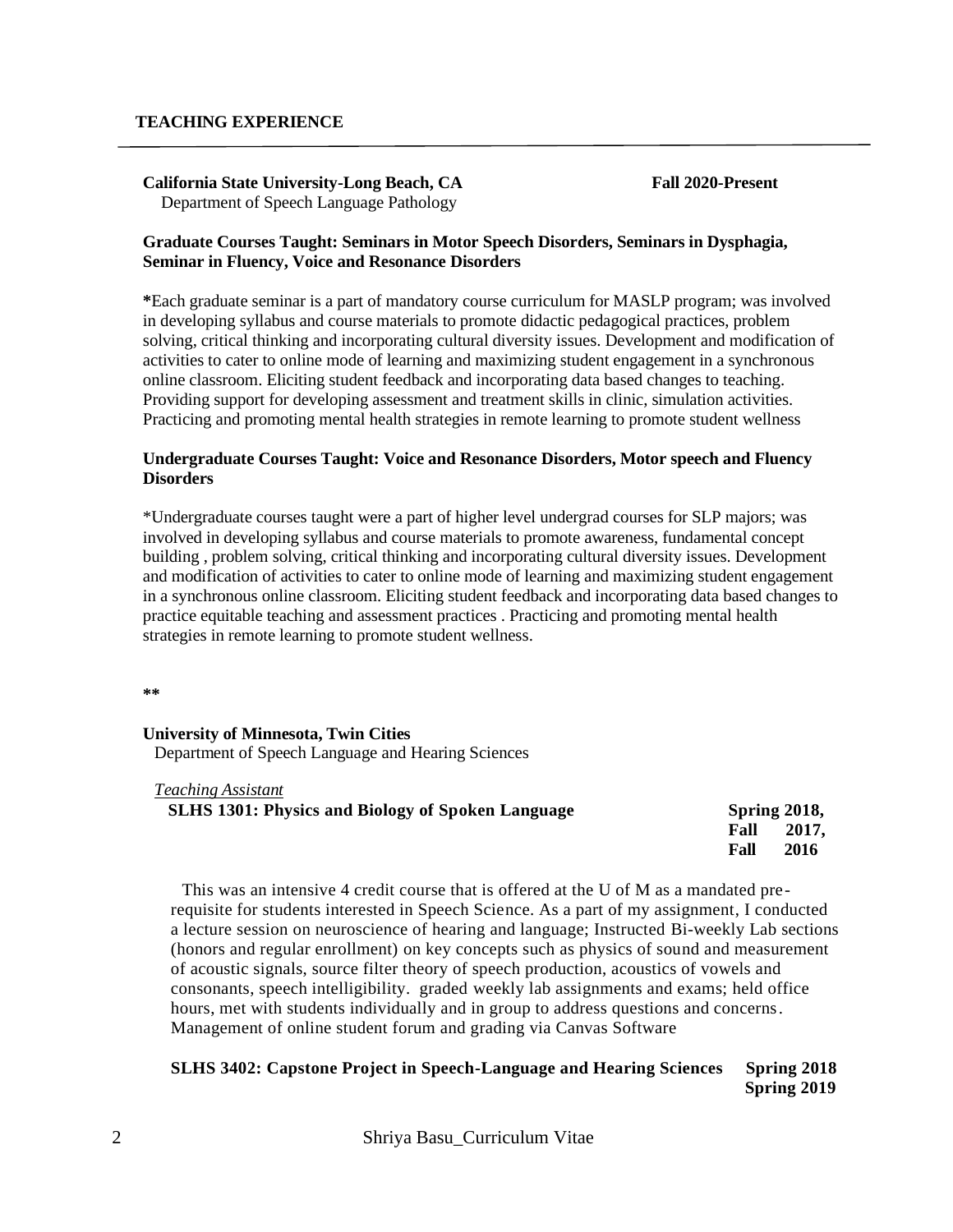This is a mandatory requirement for all the undergraduate students in their senior year who are graduating with a Speech Language and Hearing Sciences major. As a part of my assignment I mentored 16 students who had to submit a capstone paper to fulfill the requirements of this course; conducted individual meetings to develop the paper, research articles using academic database, discuss and improve scientific writing, APA format and work towards developing presentation of the final project. Management of online student forum and grading via Canvas Software

#### **SLHS 1401/3401: Communication Differences and Disorders Fall 2017,**

**Fall 2013** Conducting review sessions with key topics such as introduction to speech language and communication, childhood speech and language disorder, adult neurogenic disorders. Conducting individual student review, grading assignments and exams, holding office hours, meeting with students individually and in group to address questions and concerns. Management of online student forum and grading via Moodle Software

### **SLHS 3402: Major Projects in SLHS Spring 2017**

Like the Capstone project course, assigned in Spring 2018. Conducting individual student review, grading assignments and exams, holding office hours, meeting with students individually and in group to address questions and concerns. Management of online student forum and grading via Moodle Software

## **SLHS 3305: Speech Science Fall 2016**

Conducted individual student review, graded assignments and exams, held weekly office hours, met with students individually and in group to address questions and concerns; assisted with understanding concepts such related to acoustics for students who had not attended a prerequisite course.

## *Graduate Instructor*

# **SLHS 5503: Fluency and Motor Speech Disorders Fall 2015**

During this assignment I was solely responsible for teaching this graduate level course to MA SLP students. As a part of the assignment, I prepared and presented lectures on Fluency and motor speech disorders, based on approved syllabus, prepared teaching materials slides and provided reading and video resources on the content, managed the course website on Moodle, designed in-class activities and assignments to facilitate active learning principles. Designed and graded projects. Provided necessary feedback to improve student performance. Management of online student forum and grading via Moodle.

*Developed question for SLHS Comprehensive Exams 2016 for the Fluency exam and graded the exams*

## Curricular Teaching requirement

 SLHS 1401/ 3401 Communication Differences and Disorders **Spring 2015** Prepared and delivered lecture on speech and language difficulties in children with pediatric hearing loss, for two class session. Prepared class content and provided online and offline resources to the students. Used active learning strategies and in class activities to facilitate student learning. Designed and graded a short multiple-choice type exam.

Teaching Assistant **SLHS 3304: Phonetics** Spring 2015

# 3 Shriya Basu\_Curriculum Vitae

 **Spring 2017, Spring 2014,**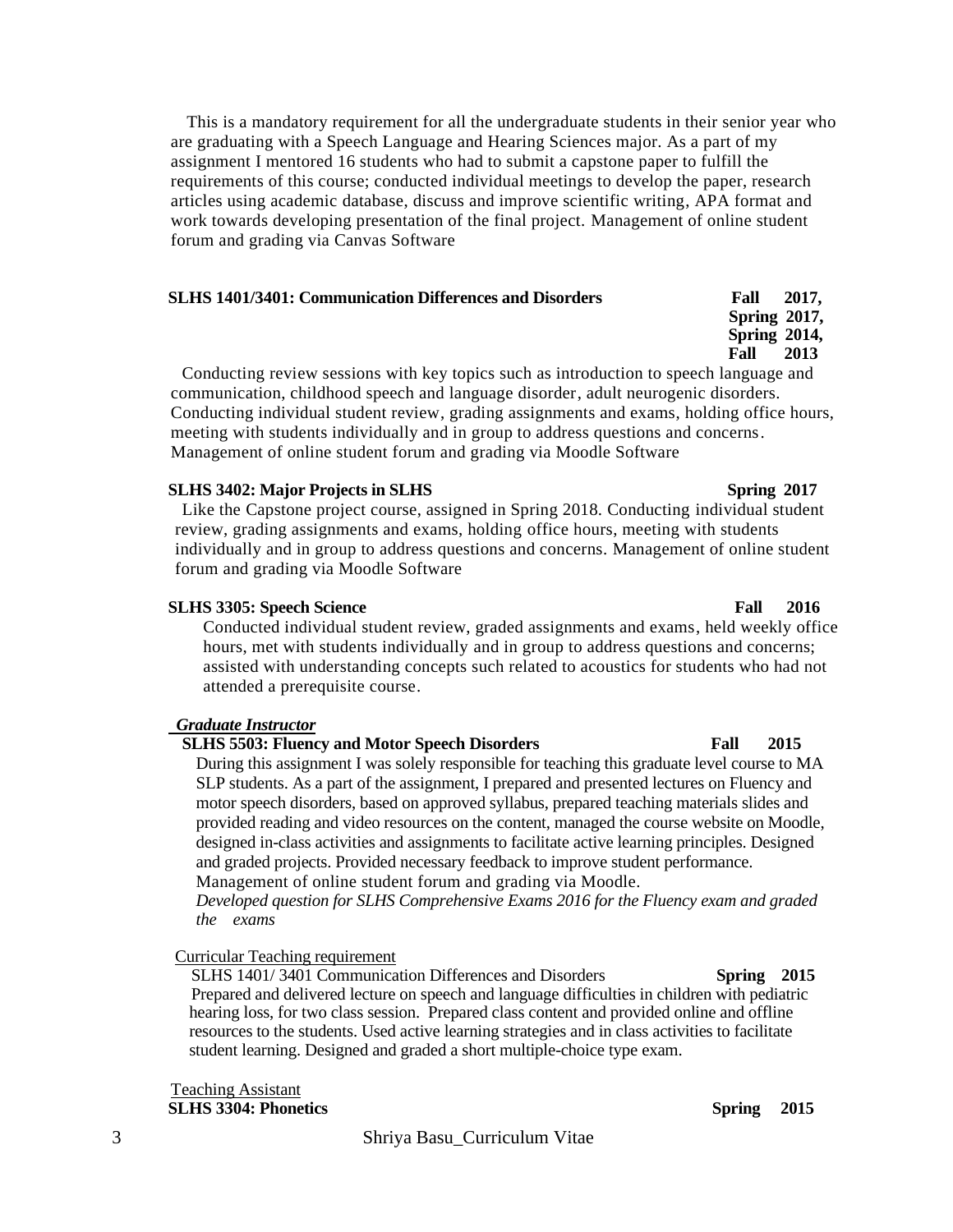Conducted individual student review and provided training for transcription, graded assignments and exams, held office hours, met with students individually to improve their listening training for phonetic transcription for native and non-native English sounds

**SLHS 3302: Anatomy and Physiology Related to Speech and Hearing Fall 2014** Gave brief lectures on review content, held exam review sessions, graded assignments and exams, held office hours, met with students individually to improve their reasoning skills and addressing multiple choice questions

#### Teaching Experience Outside of US

#### **West Bengal University of Health Sciences, India**

National Institute for Hearing Handicapped Lecturer Fall 2010- Spring 2013

Undergraduate Courses: Introduction to Speech and Hearing Sciences; Childhood language disorders, Adult neurogenic language disorders. Speech and Language Disorders; Phonology and Articulation Disorders; Motor speech Disorders in Children and adults; Hearing Aids and Amplification Devices for the Hard of Hearing; Rehabilitative Audiology; Noise and Hearing **Measurements** 

Delivered lectures, Prepared Lesson Plan, Designed and Graded exams, Designed and graded assignment, led biweekly lab sections, Conducted Clinical Practical examinations for class of 30-40 students.

Graduate Courses: Auditory Physiology

Delivered lectures, Prepared Lesson Plan, Designed and Graded exams, Designed and graded assignment, Conducted Practical examinations for a class of 15 students; Served as primary advisor and mentor for 4 students in their masters dissertation thesis projects.

### **Mysore University, India**

JSS Institute of Speech and Hearing

Lecturer Fall 2008- Spring 2009

Undergraduate Courses: Introduction to Speech and Hearing; Diagnostic Audiology; Rehabilitative

Audiology; Organization and Administration in Speech and Hearing

Delivered lectures, Prepared Lesson Plan, Designed and Graded exams, Designed and graded assignment, led biweekly lab sections, Conducted Practical examinations for class of 30-40 students.

#### **RESEARCH EXPERIENCE**

#### **California State University-Long Beach Fall 2020- Present**

Establishment of Disfluency Lab ; Training undergraduate student volunteers to participate in Stuttering research.

Project Title : Influence of COVID 19 in quality of life in adults who stutter

Currently PI for this project, collaborating with Dr. Lei Sun. Development of Questionnaire for survey research;Submission and approval of IRB for a survey based project ; the project is active and data is being collected on the project currently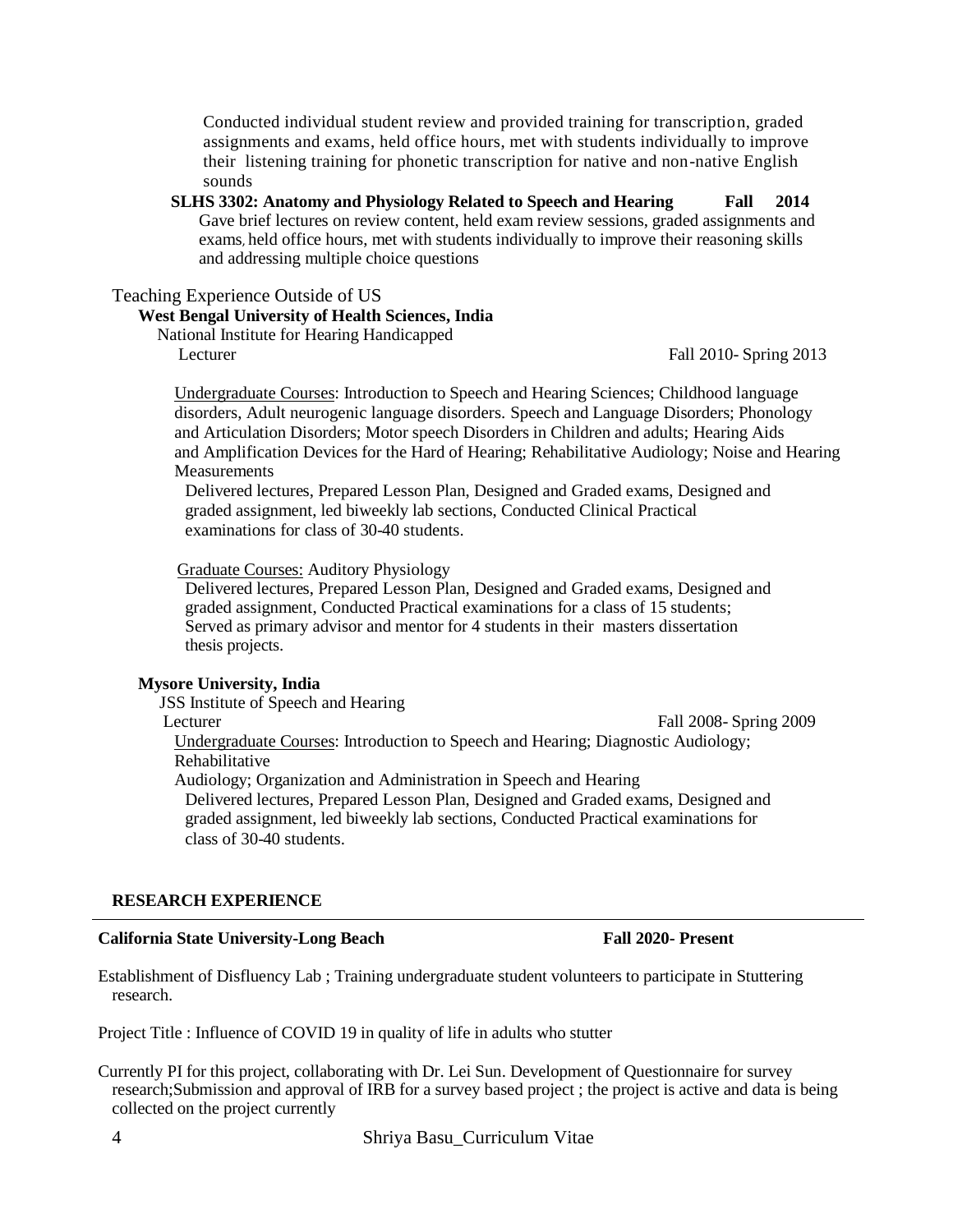## **University of Minnesota, Twin Cities**

Department of Speech Language and Hearing Sciences Summer 2016 to Summer 2019

## *Fluency Lab: Dissertation Research*

*Research Assistant and Doctoral Candidate*

Advisor: Dr. Jayanthi Sasisekaran

Title: *Influence of Cognitive variables in Syntactic planning in Children who do and do not stutter* Brief Description of Responsibilities*:* 

Development of stimuli for sentence task (primary task) and visual task (secondary task), Standardization and validation of stimuli; programming research protocol using E prime in collaboration with CLA LATIS; Pilot testing developed program. Recruiting participants and running children who do and do not stutter on the program at E prime interface; transcription and acoustic analysis of data

University of Minnesota, Twin Cities September 2013 till Summer 2018

Department of Speech Language and Hearing Sciences

# *Fluency Lab : Related Research*

*Research Assistant* 

Lab Director and Project Advisor: Dr. Jayanthi Sasisekaran

1.Project Title: *Influence of Cognitive Skills on Rhyming: Differences in Children who do and do not stutter*

Description of Responsibilities: Recruitment and Running participants who do and do not stutter and analyzing data from Dual Task paradigm using Superlab; Performing standardized test such as EVT, PPVT, LAC- 3, CELF, TONI. acoustic analysis of data using PRAAT; statistical analysis of data.

2. Project Title: *Effects of practice and retention of nonwords on speech accuracy and movement kinematics in children who stutter*

Description of Responsibilities: Running subjects using OptoTrack device and analysis of movement trajectory of speech, preparation of manuscript.

3. Project Title: *Effects of syntactic complexity of utterances on fluent and disfluent speech behaviors in children*

Description of Responsibilities: Transcription analysis of data using SALT software and CLAN analysis. Linguistic and disfluency analysis coding of the data, establishing reliability.

4. Project Title: *The Influence of Executive Functions on Phonemic Processing in Children Who Do and Do Not Stutter*

Description of Responsibilities: Analyzing data from Dual Task paradigm using Superlab; acoustic analysis of data using PRAAT; statistical analysis of data, preparing manuscript for publication

5. Untitled Project : Running subjects in for EEG study and analyzing EEG data; Analyzing EEG data using MATLAB.

## *Collaborative Research in other Labs*

University of Minnesota, Twin Cities September 2014 till Fall 2015 Department of Speech Language and Hearing Sciences *Audiology and Psychoacoustic Lab* Project Advisor: Dr. Robert. S Schlauch Project Title: Backward Masking of Tones and Speech in people who do and do not stutter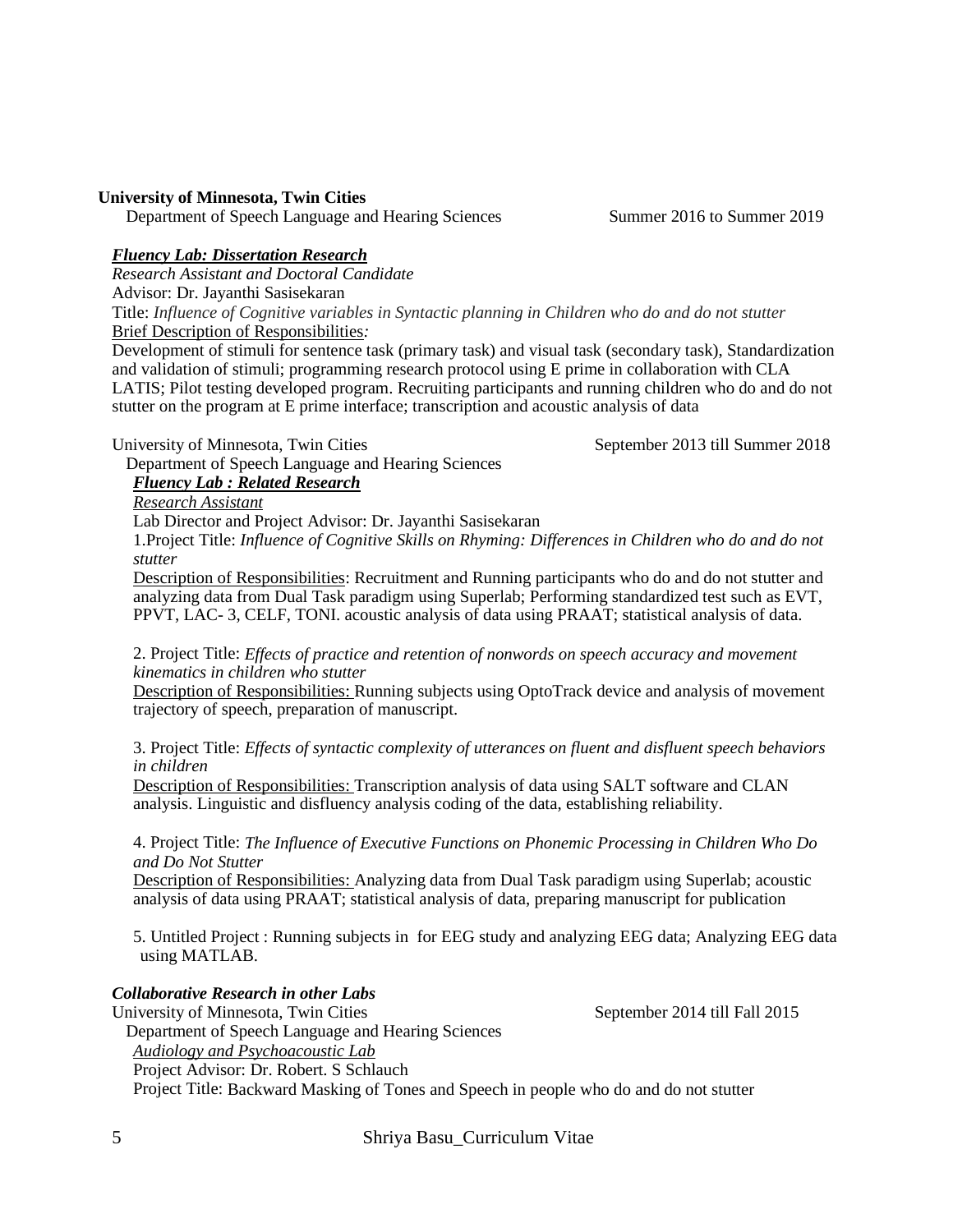Designing experiment with backward masking protocol for individuals who stutter and running subjects for the experiment, Performing standardized test such as EVT, CELF, TONI. acoustic analysis of data using PRAAT, statistical analysis of data. Preparation of conference poster presentation. Grant writing and development of manuscript.

## *Child Language Lab* Fall 2015

Project Advisor: Dr. Lizbeth Finestack Project Title: Language Profile in School-going children who do and do not stutter Transcription and coding of data using SALT software. Syntactic analysis of linguistic unit. Preparation of conference poster presentation

## RESEARCH INTERESTS

Fluency Disorders, Cognitive Processes in Language Processing and production in school going children, Role of attention, working memory and executive function, influence of attention and cognitive variables in children from bilingual and multilingual background, development of assessment tools for evaluating children from bilingual backgrounds.

# **PUBLICATION/PRESENTATION**

## PUBLICATIONS:

In Review:

Sasisekaran.J, Basu. S., & Lei. X (2020) Task variations and its effects on language productivity, syntactic complexity, and stuttering in children who stutter (Submitted)

Sasisekaran J., & Basu. S (2020) Rhyming and Dual Tasking in school age children who do and do not stutter (in review, Journal of Fluency Disorders)

# *PUBLISHED*

- Sasisekaran, J**., Basu, S**., & Weathers, E. (2019). Movement kinematics and speech accuracy in a nonword repetition task in school-age children who stutter. *Journal of Communication Disorders*, 105916.
- **Basu, S**., Schlauch, R., Sasisekaran, J. (2018) Backward Masking of Tones and Speech in people who do and do not stutter. Journal of Fluency Disorders, 57, 11-21
- Sasisekaran, J., & **Basu, S**. (2017). The Influence of Executive Functions on Phonemic Processing in Children Who Do and Do Not Stutter. Journal of Speech, Language, and Hearing Research,60, 2792-2807.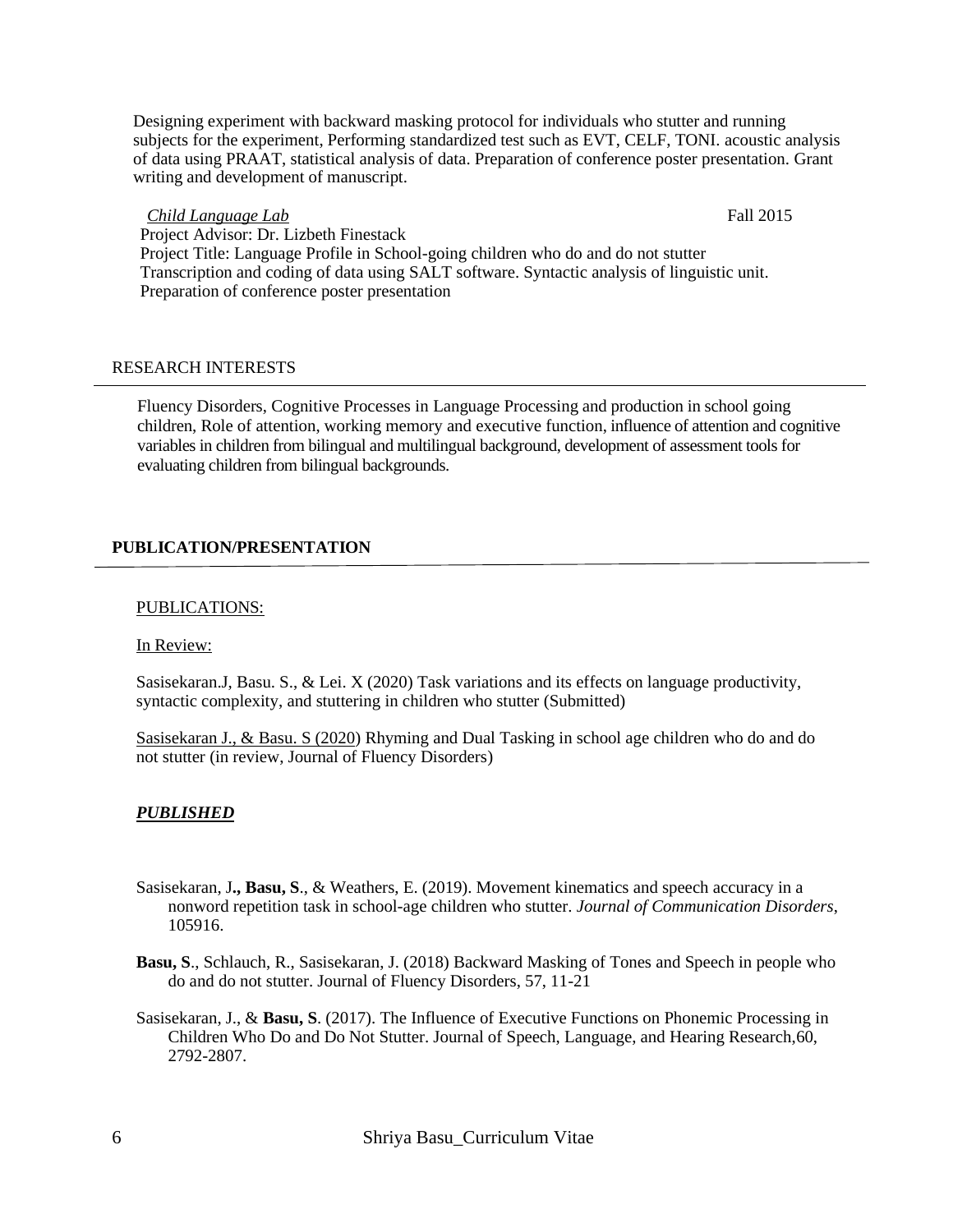- Keshree,N., Kumar,S., **Basu, S**., Chakrabarty, M., & Kishore,T.(2013). Adaptation of The Western Aphasia Battery in Bangla. Psychology of Language and Communication. Vol. 17. no.2
- Kumar S, **Basu, S**., Chatterjee, I., & Sinha, A. (2012). The effect of menstrual cycle on nasal resonance characteristics in females. Communication Disorders Quarterly. August 2012 vol. 33 no. 4,245-248
- Kumar, S., Paul, N., **Basu, S**., & Chatterjee, I.(2012). Effects of hearing loss on vocal fold vibrations: an electroglottographic analysis. Eastern Journal of Medicine vol. 17 no.1

#### Manuscripts under Preparation:

**Basu S**. & Sasisekaran J. Influence of cognitive skills on rhyming: Differences between children who do and do not stutter

#### PRESENTATIONS:

Proposal # 11783: *The Effects of Task Variations on Sample length, Language Complexity, and Stuttering Disfluencies.* Proposal accepted at the Annual Convention of the American Speech-Language-Hearing Association, San Diego, CA (Convention canceled).

- Basu S. (2020) *Disfluency characteristics in Domain Specific Dual Task in School-age Children who Stutter.* Proposal accepted at the Annual Convention of the American Speech-Language-Hearing Association, San Diego, CA (Convention canceled).
- Basu S. & Sasisekaran J (November 2019). *Are deficits in cognitive resources domain specific in children who stutter?* [Technical research session] Annual Convention of the American Speech-Language-Hearing Association, Orlando, FL
- Sasisekaran J, Basu S., & Lei X. (November 2019). *Effects of Syntactic Complexity of Conversational Utterances on Disfluent Speech in Children* [Poster session] Annual Convention of the American Speech-Language-Hearing Association, Orlando, FL
- Basu S & Sasisekaran J (November 2017). *Influence of cognitive skills on rhyming: Differences between children who do and do not stutter* [Flash session] Annual Convention of the American Speech-Language-Hearing Association. Los Angeles, CA
- Basu S (January 2017) *Perspectives in Assessment of Stuttering* [Invited talk: Plenary Session]. 49th Indian Speech and Hearing Association Convention, Kolkata, India,
- Basu S., Schaluch RS., & Sasisekaran J. (November 2016) *Backward masking in adults who stutter* [Poster session], Annual Convention of the American Speech-Language-Hearing Association , Philadelphia, PA
- Basu S., Schaluch RS., & Sasisekaran J. (December 2016) *Backward masking in adults who stutter* [Poster session], 5th Joint Meeting Acoustical Society of America, Honolulu, Hawaii, 2016
- Weathers E, Sasisekaran J, & Basu S (November 2016). *Speech Errors and Movement Variability in Non -Word Repetition task in Children who Stutter,*[Poster Session] Annual Convention of the American Speech-Language-Hearing Association, Philadelphia, PA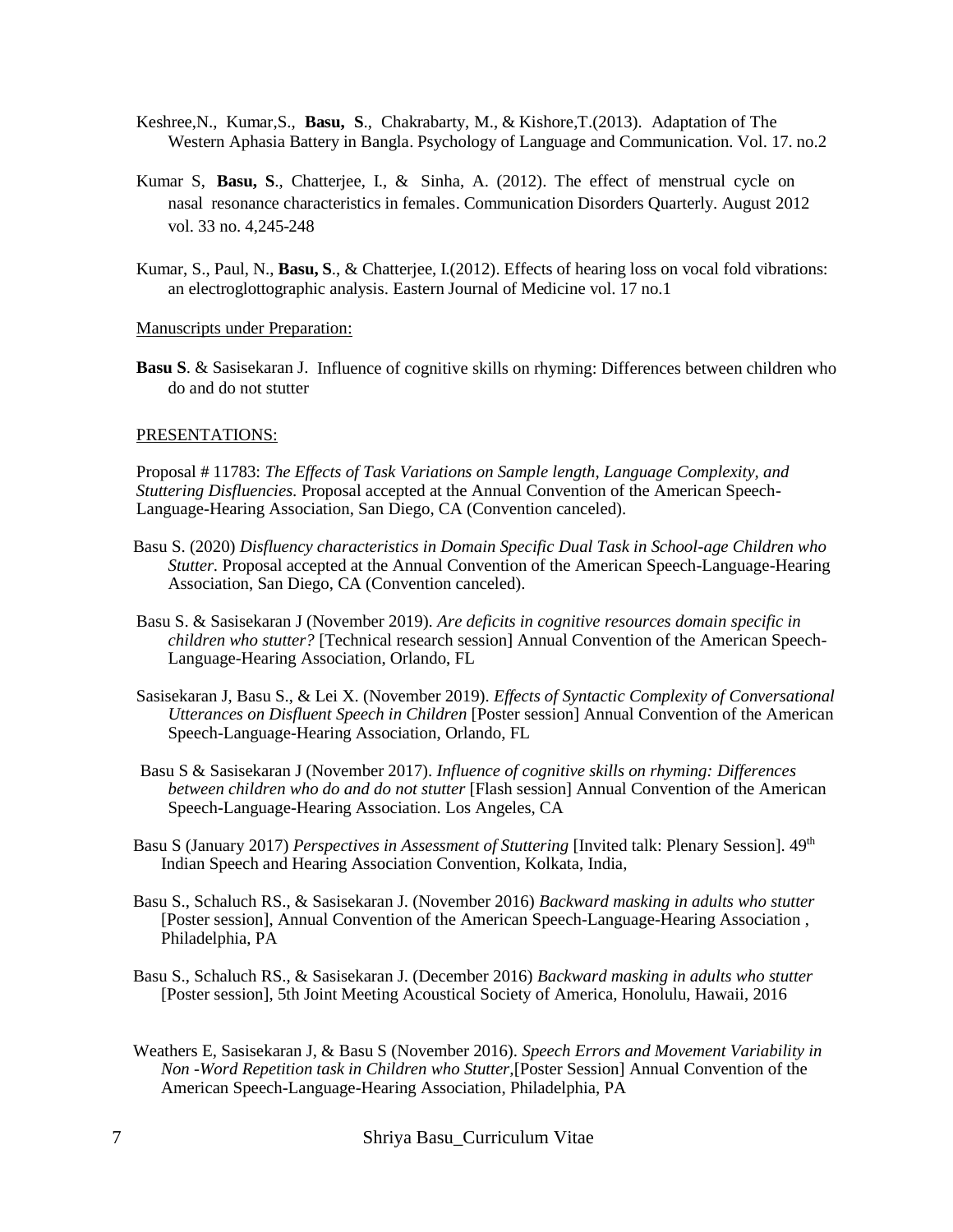- Basu S., Finestack L., & Sasisekaran J (November 2015) *Language Profiles of younger and older School Age Children Who Stutter*, [Poster Session] Annual Convention of the American Speech-Language-Hearing Association , Denver, CO
- Basu S., & Sasisekaran J (November 2014) *Effects of Concurrent Task Demands on Language Planning in Children Who Do and do not Stutter*, [Poster Session] Annual Convention of the American Speech-Language-Hearing Association , Orlando, FL

Basu S & Majumdar A (2013) *Experience of stuttering and its impact on quality of life,* [Poster Session] National Conference of Indian Speech Language and Hearing Association (ISHACON) 45, Chennai, India, 2013

*An insight into the trend in processing analogy types in sign language users,* ISHACON 45, Chennai, India, 2013

*Effects of Stroop interference in individuals with brain damage*, Continuing Medical Education and Continuing Rehabilitation Education meeting dedicated to the single theme of Aphasia, Indore, 2012, India

*Voice outcome in Provox II users*, National Conference of Indian Speech Language and Hearing Association (ISHACON) 43**,** Kolkata, 2011

*Effects of nicotine abuse on High Frequency Distortion Product Oto- Acoustic Emissions*, ISHACON 42**,** Bangalore, 2010

*Technical Education for the Hearing impaired: An insight into the practical challenges encountered*, National seminar on Issues Related to Disability at Indira Gandhi National Open University (IGNOU), Delhi, 2009

*Estimating normative distortion product levels and gender preponderance in high frequency distortion product otoacoustic emissions*, ISHACON 41, Pune, 2009

*Types, Classification and Associated problems in Aphasia,* National seminar on Aphasia – Basics and recent trends, Manipal, 2007

*Developmental Perspective on Derivative nouns in Kannada***,** ISHACON 38, Ahmedabad, 2006

## CLINICAL EXPERIENCE

#### **Speech Language Pathologist**

Full time SLP and ESY SLP under Clinical Fellowship (CF) program. Servicing children with Speech, Language and other health impairment at Broward County public schools in greater Miami area, Florida. My weekly caseload consisted of 90+ children in age range of 14-21 yrs in high school setting who are attending therapy in Specialized Varied Education (SVE) classes as well as children with speech and language disorders attending general education classroom. Summer ESY consisted of 40 + children in elementary schools.

8 Shriya Basu\_Curriculum Vitae

## **EBS Healthcare** August 2019-July 2020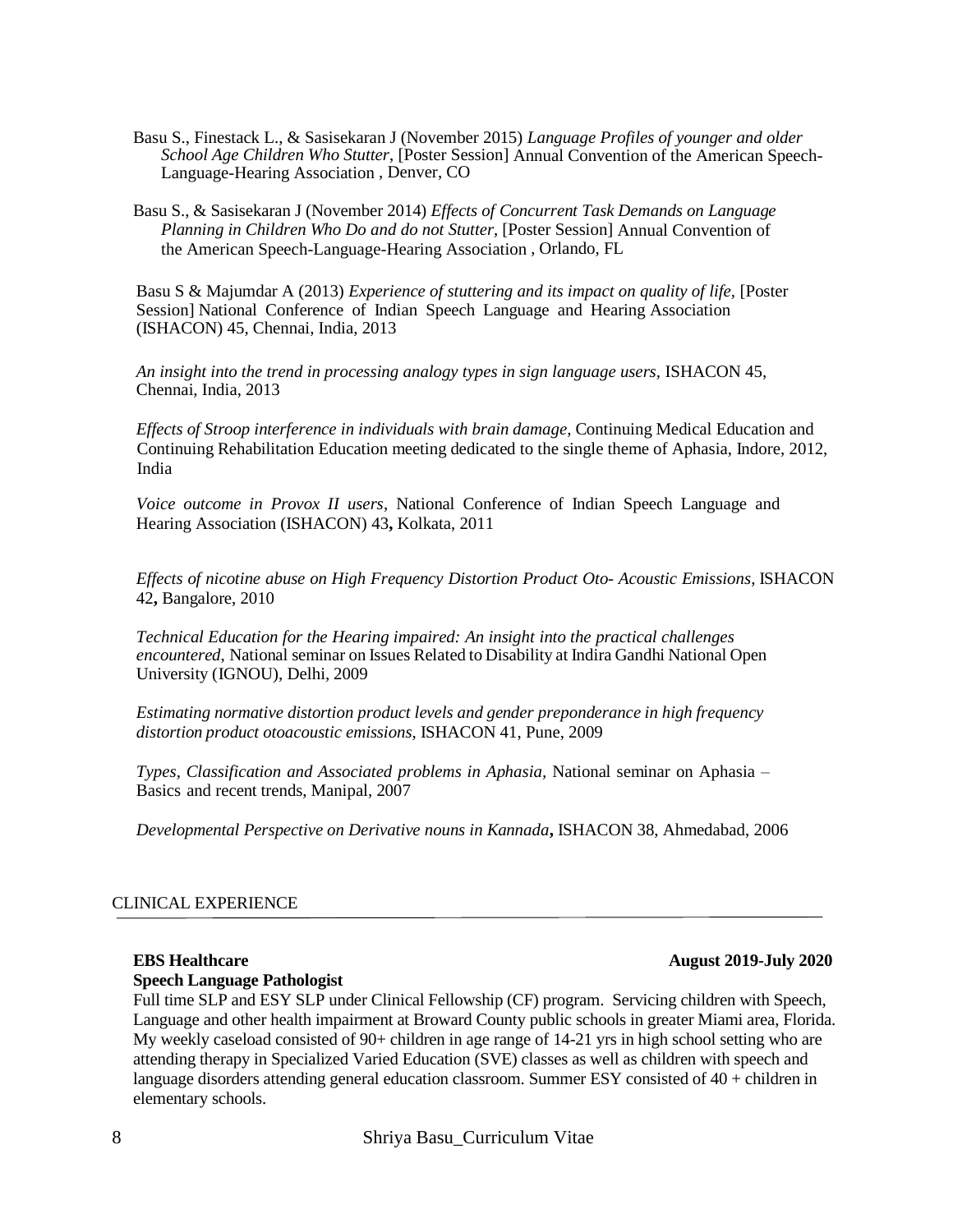## **Direct Services**

I am involved in providing direct services, in terms of speech and language evaluation and therapy for children with cognitive disability, autism spectrum disorder, specific language deficit, mixed recepetive expressive language deficit due to other health impairments, phonological disorder, fluency disorder. Collaborating and implementing high tech and low tech alternative augmentative communication (AAC) for non-verbal children with Autism, Cognitive and Motor disabilities. Documenting services using Accelify software.

## **Evaluations**

My responsibilities include evaluation for Language, Fluency and Articulation disorders. evaluation and planning for determining eligibility for services. Evaluation of present level of performance for annual IEP and planning intervention goals and participating in IEP meetings. Performing interim re-evaluations for cases with significant concerns in classroom performance

## **Consultations**

I am also involved in part of a collaborative team in providing monthly speech and language consultation for children. During this process I collaborate with the teachers, special educators and behavior specialist to create assistive plans that are implemented collaboratively.

# **AYJNIHH Eastern Regional Center At a state of the Second 2013** July 2010- August 2013 **Kolkata, India**

Lecturer and Clinical Supervisor

Supervised student clinicians in speech and language therapy at the zonal clinic of the National Institute of speech and hearing disabilities for pediatric and adult cases with speech and language disorder. *Conducted research and played a key role in material development, standardization and publication of Western Aphasia Battery in Bangla* ( see publication list)

# AMRI medical Center, Kolkata, India *Oct 2009- July 2010*

Speech Language Pathologist and Audiologist

Provided speech and language therapy to pediatric patients with childhood language disorders and adults with stuttering, geriatric patients with neuromotor speech disorder and language disorder.

\*Graduate and Undergraduate observation *Student clinician* Over 3000 hours of case observation and clinical service under supervision at University of Mysore and Manipal during MA.SLP and BASLP.

# **CERTIFICATIONS**

Certificate of Clinical Competence -SLP **(CCC-SLP**) from American Speech Language and Hearing Association

Certified SLP- California Speech Language Pathology and Hearing Aid Board

SLP Certification(provisional) from Board of Speech Language Pathology and Audiology, Florida State Department of Health

Certified in Basic Life Support Adult, Child and Infant CPR and AED (CPR Today™)

Certified SLP in India

# **PROFESSIONAL ACTIVITIES AND SERVICES**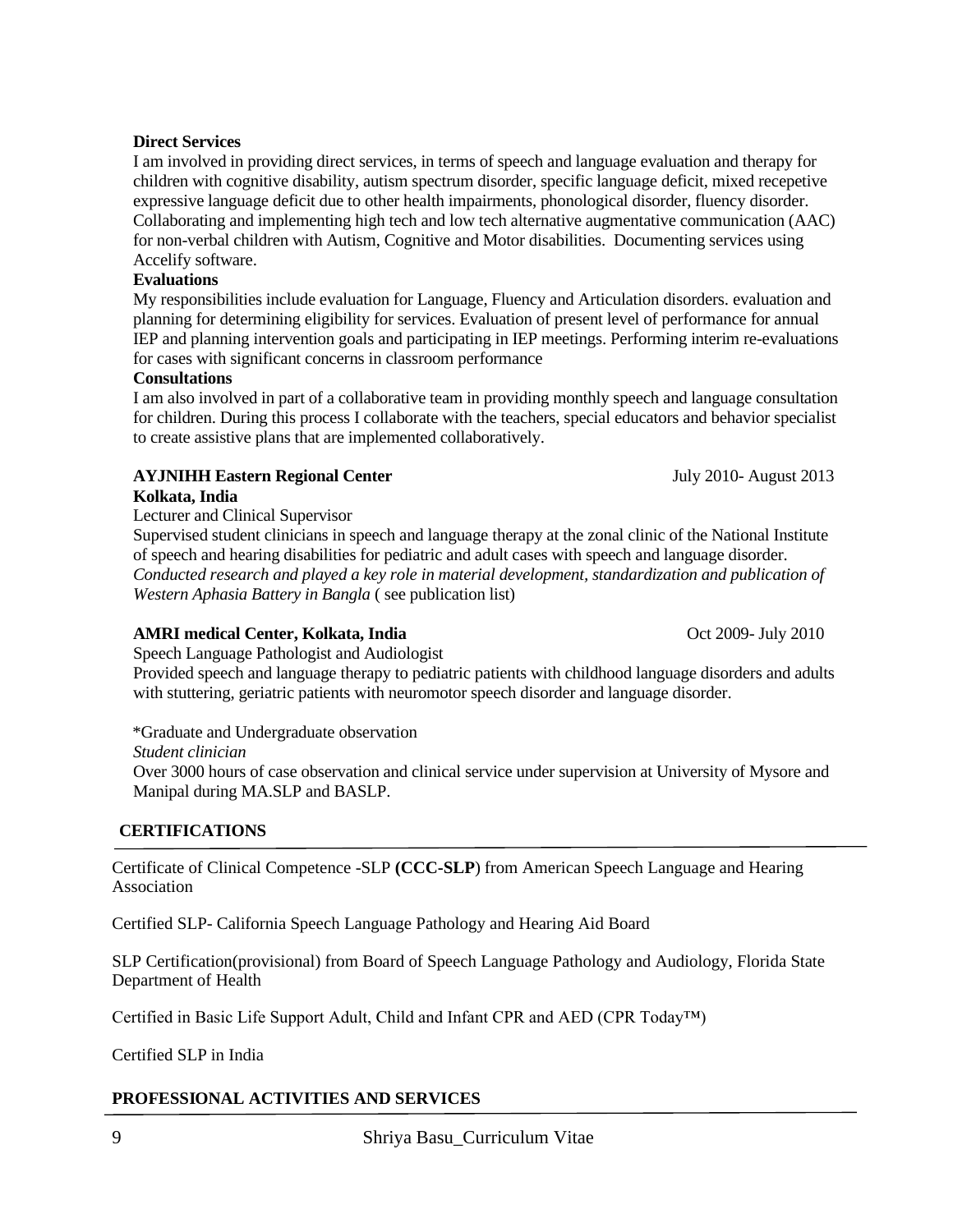#### **California State University-Long Beach**

**-**Service to Graduate Admission Committee; conducting resume reviews and interviews for prospective students and participating in intake decision making process.

Service to SLP comprehensive exam

#### **Reviewer-Journal of Fluency Disorders November 2019** November 2019

## **Asian Indian Caucus (AIC)- Multicultural group under ASHA August 2019-Present Vice President -Public Relation**

Asian Indian Caucus is a part of the Muticultural constituency groups (MCG) under American Speech Language and Hearing Association (ASHA). Responsibilities for the position include planning and coordinating activities related to public outreach, organizational growth and fund-raising. These activities shall include, but are not limited to, maintaining the website, recruiting new members, coordinating AIC's participation in the multicultural booth at the annual ASHA convention, identifying and working with potential donors, fundraising, and working closely with the editors to disseminate relevant information

| <b>Editorial Committee - ASHAKIRAN</b>                                                               | <b>Nov 2016</b> |
|------------------------------------------------------------------------------------------------------|-----------------|
| ASHAKIRAN is an annual newsletter for the Asian Indian Caucus that is a part of Multi-cultural group |                 |
| Their annual newsletter is released during ASHA convention. Reviewing and                            |                 |
| Editing Manuscripts, Providing feedback to authors,                                                  |                 |
| Formatting Newsletter using Microsoft Publisher                                                      |                 |
| National Conference of Speech and Hearing Association of India, 49th ISHACON                         | <b>Jan 2017</b> |
| Volunteer, Organizing Committee                                                                      |                 |
| Performed duties as Master of Ceremony for the proceedings                                           |                 |

at Day -1 for the convention, and award ceremonies.

| <b>Indian Speech and Hearing Association, West Bengal Chapter</b><br><b>Treasurer and Executive Committee Member</b><br>Participating in meeting and recording moments, | Nov 2012- Nov 2013 |
|-------------------------------------------------------------------------------------------------------------------------------------------------------------------------|--------------------|
| Financial Planning and record keeping, joint signatory                                                                                                                  |                    |
| authority for expenses, preparing mission statement                                                                                                                     |                    |
| National Conference of Speech and Hearing Association of India, 43rd ISHACON                                                                                            |                    |
| Co-Chairperson, Scientific Committee                                                                                                                                    | <b>Jan 2011</b>    |
| Organizing scientific sessions in the conference,                                                                                                                       |                    |
| lining up presentations, arranging individual                                                                                                                           |                    |
| chairpersons and moderators within each session                                                                                                                         |                    |